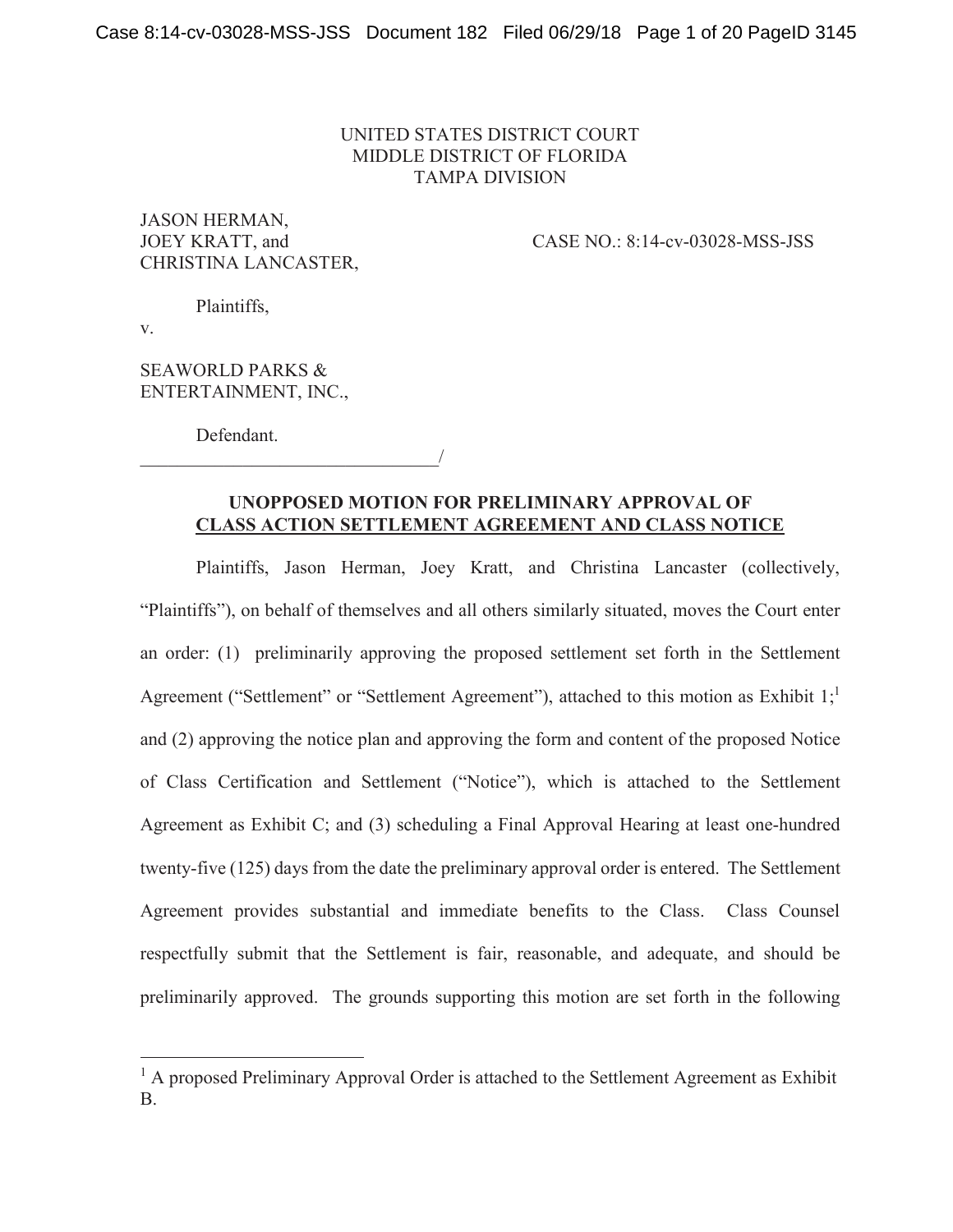Memorandum.

 $\overline{a}$ 

#### **MEMORANDUM**

### **I. Background**

### **A. Procedural history**

 This litigation concerns the practice of Defendant SeaWorld Parks & Entertainment, Inc. ("SeaWorld") of automatically renewing annual passes to its theme parks that customers paid for in installments through SeaWorld's "EZ Pay" system. The operative contract (the "EZ Pay Contract") stated during the relevant time period, "EXCEPT FOR ANY PASSES PAID IN LESS THAN 12 MONTHS, THIS CONTRACT WILL RENEW AUTOMATICALLY ON A MONTH-TO-MONTH BASIS FOLLOWING THE PAYMENT PERIOD until I terminate it." Doc. 135 at 2. The above language was included in the EZ Pay Contract until February 11, 2014.<sup>2</sup> Doc. 122  $\P$  14. In the ordinary course, pass holders paid the required twelve installments in eleven months. Doc. 135 at 3. Unless the customer affirmatively contacted SeaWorld to cancel the customer's EZ Pay account, SeaWorld automatically renewed the customer's EZ Pay pass and continued to charge the customer's credit or debit card. *Id.* at 4.

Plaintiffs' Second Amended Class Complaint alleged on behalf of a Class of Florida, Texas, Virginia, and California EZ Pay customers that SeaWorld's practice was a breach of contract. Doc. 72 ¶¶ 57, 69-75. Plaintiff Kratt also alleged on behalf of a Subclass of EZ Pay

<sup>2</sup> In preparing the settlement documents, the parties realized that, although SeaWorld changed the contract language at issue in this case by February 11, 2014, the class definition did not limit the class to customers who purchased their passes before that date. Plaintiffs are filing contemporaneously with this motion a motion to amend the class certification order to include this date limitation.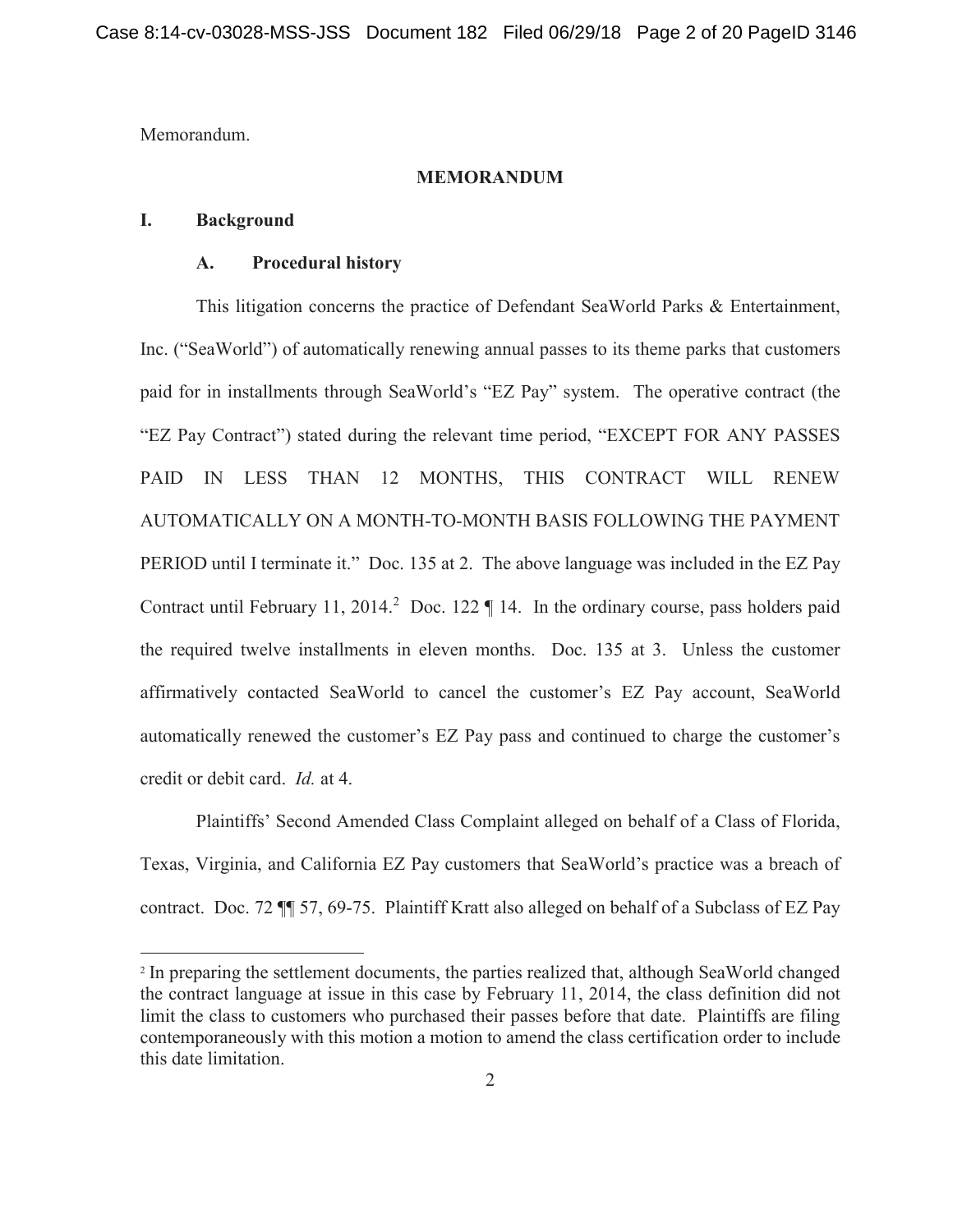customers who paid for their passes with debit cards that SeaWorld's conduct violated the

Electronic Funds Transfer Act ("EFTA"), 15 U.S.C. § 1693, *et seq. Id.* ¶¶ 57, 76-81.

Plaintiffs moved for class certification, Doc. 93, to which SeaWorld responded, Doc.

98. The Court granted Plaintiffs' class certification motion, certifying two classes. Doc. 135 at

49-50. The Breach of Contract class was defined to include:

a. All natural persons who purchased a one-year pass through Defendant's "EZ Pay" program to one of Defendant's theme parks located in the States of Florida, Texas, Virginia, and California;

b. who were residents of the state where the park is located at the time of purchase;

c. who purchased the pass within the applicable statute of limitations for the respective states;

d. who paid for their one-year pass in less than 12 months; and

e. who were charged any additional monthly payments for renewal of the pass after the one-year pass was paid in full.

*Id.* at 49-50. The EFTA Subclass was defined to include:

a. All natural persons who purchased a one-year pass through Defendant's "EZ Pay" program to one of Defendant's theme parks located in the States of Florida, Texas, Virginia, and California;

b. who were residents of the state where the park is located at the time of purchase;

c. who paid for their pass using a debit card;

d. who paid for their one-year pass in less than 12 months;

e. who were charged through an electronic fund transfer to their debit or bank account any additional monthly payments for renewal of the pass after the oneyear pass was paid in full; and

f. such additional monthly payments were charged on or after the date one year prior to the filing of this action.

*Id.* at 50. A number of categories of persons are excluded from both classes, including those

who received full refunds from SeaWorld of "monthly payments for renewal of the pass after

the one year pass was paid in full," those who "continued to use their EZ Pay pass after the

one-year pass had expired," and those who released their claims against SeaWorld as a result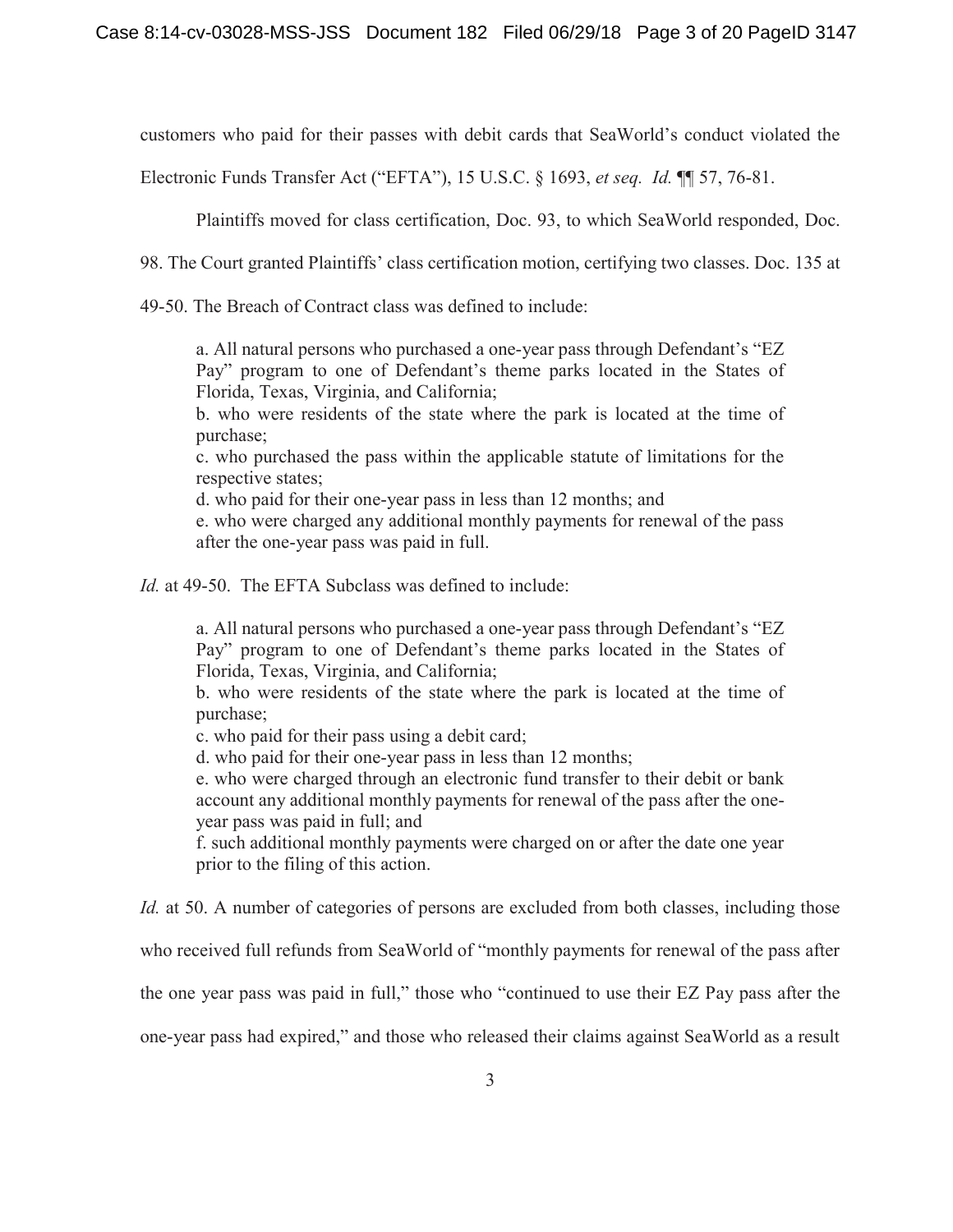of a California class action settlement. *Id.* at 50-51.

 Pursuant to Federal Rule of Civil Procedure 23(f), SeaWorld filed a petition in the Eleventh Circuit Court of Appeals for leave to appeal the Court's class certification ruling, Doc. 138, to which Plaintiffs responded, Doc. 139. The Eleventh Circuit denied SeaWorld's petition for leave to appeal, and also denied SeaWorld's motion for reconsideration of the denial of its petition. Doc. 148 Ex. A; Doc. 156 Ex. 1.

 Plaintiffs moved for summary judgment as to liability on both the breach of contract and EFTA claims. Doc. 123. SeaWorld moved for partial summary judgment as to the breach of contract claim. Doc. 124. While SeaWorld's petition for leave to appeal was pending, the Court granted Plaintiffs' motion for summary judgment as to liability and denied SeaWorld's motion for partial summary judgment. Doc. 144. The Court held that the undisputed material facts demonstrated that SeaWorld breached the EZ Pay contract by automatically renewing it and continuing to charge customers after they had made the twelve required contract payment. *Id.* at 4-10. The Court further held that the undisputed material facts established that SeaWorld violated the EFTA by collecting electronic funds transfers after the EZ Pay contract expired. *Id.* at 12-14.

 After the Eleventh Circuit denied its petition for leave to appeal, SeaWorld filed a notice of appeal from the Court's arbitration, class certification, and summary judgment orders. Doc. 148. The Eleventh Circuit dismissed SeaWorld's appeal for lack of jurisdiction. Doc. 155.

 Following the conclusion of the proceedings in the appellate court, SeaWorld moved to decertify the class on the theory that the Court's entry of summary judgment as to liability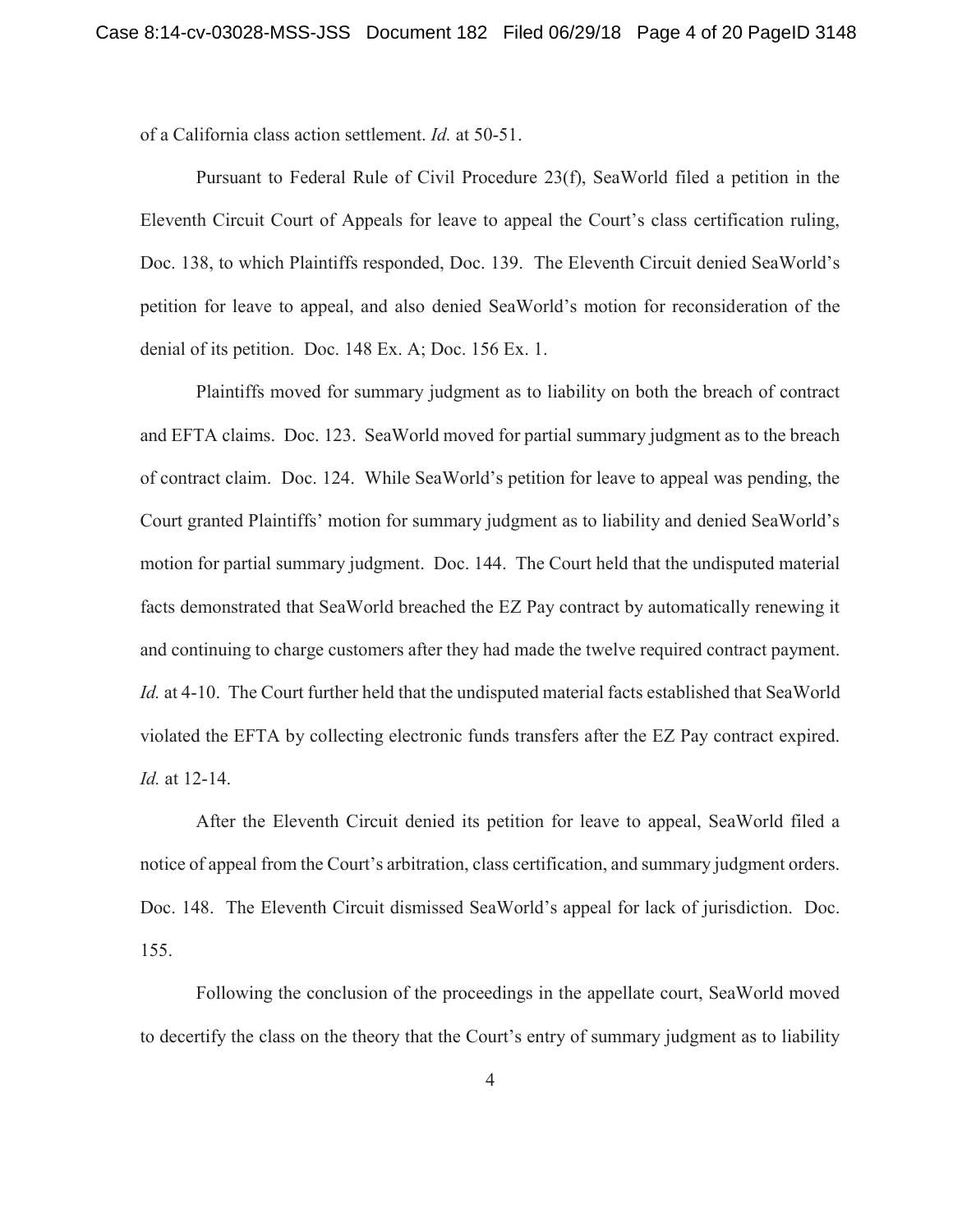in favor of the Plaintiffs before the members of the Class had been given notice and an opportunity to opt out violated the one-way intervention doctrine. Doc. 168. Plaintiffs responded in opposition to the motion. Doc. 173. The motion to decertify remained pending at the time the parties notified the Court they had reached a settlement in principle, Doc. 178, and was denied as moot. Doc. 179.

## **B. The mediation and the Settlement Agreement**

 The parties voluntarily agreed to participate in a mediation to attempt to resolve this matter. The parties jointly agreed to retain a nationally-recognized mediator, Gary V. McGowan, Esquire, of McGowan Arbitration and Dispute Resolution of Houston, Texas. A day-long mediation took place on April 18, 2018. While the parties did not reach an agreement the day of the mediation, the parties were able to reach an agreement in principle several days later. The parties memorialized their agreement in principle in a Memorandum of Understanding. The parties have now jointly drafted the Settlement Agreement, which reflects the terms agreed to during and after the mediation. The terms of the Settlement are described below.

# **1. The Class Definition**

The Settlement Agreement defines the Settlement Class as follows:

The term "Settlement Class" shall mean all natural persons who purchased a one-year pass through SeaWorld's "EZ Pay" program to one of SeaWorld's theme parks located in the states of Florida, Texas, Virginia, or California; who were residents of the state where the park is located at the time of purchase; who purchased the pass within the Applicable Statute of Limitations Period for the respective states (as defined herein); who paid for their one-year pass in less than 12 months; and who were charged any additional monthly payments for renewal of the pass after the one-year pass was paid in full. Excluded from the Settlement Class are (a) all persons who received full refunds from SeaWorld after being charged any monthly payments for renewal of the pass after the one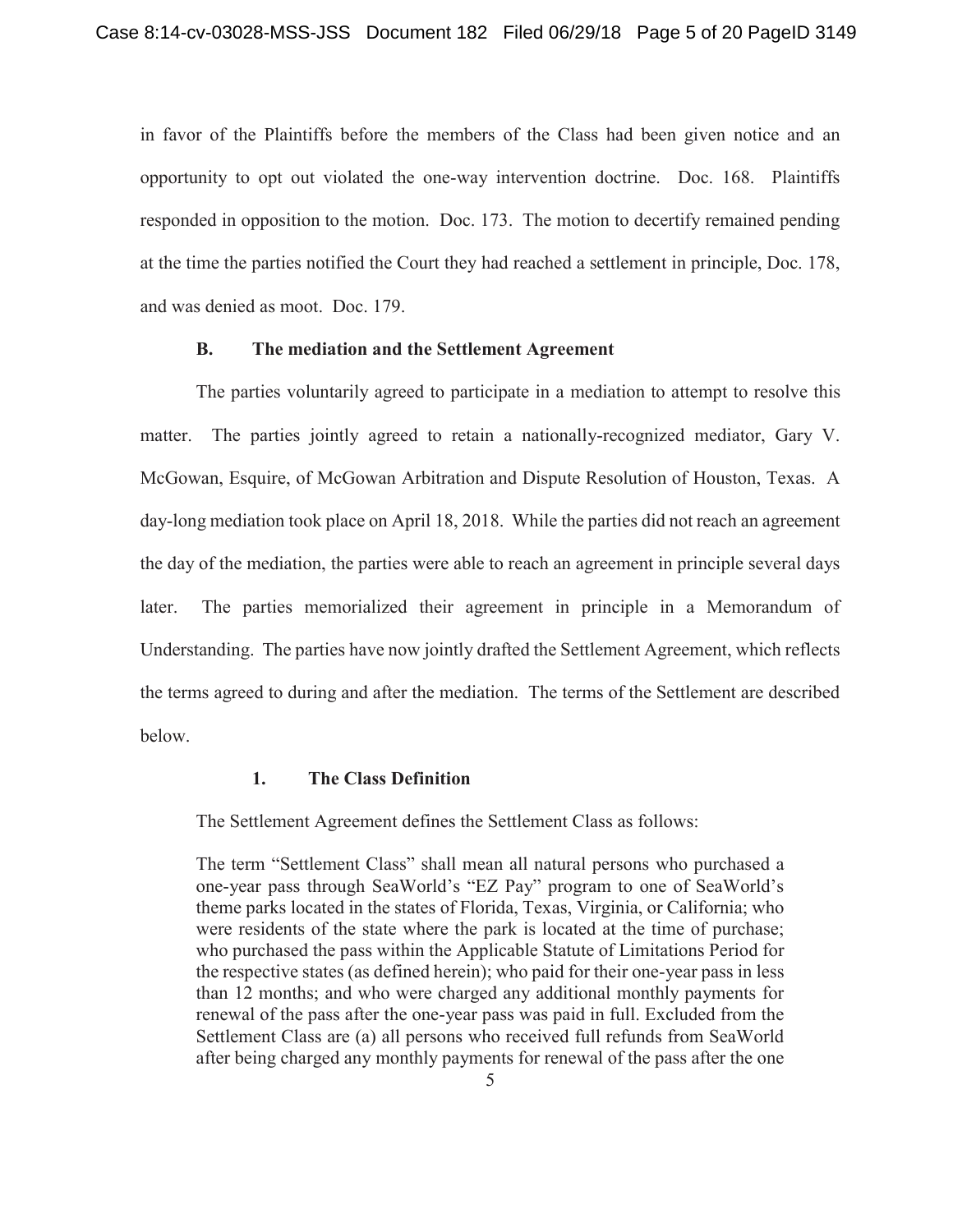year pass was paid in full; (b) all persons who used their pass after the initial one-year term; (c) managers, directors, and employees of SeaWorld and members of their immediate families; (d) all agents of SeaWorld; (e) legal counsel for Plaintiffs or SeaWorld and members of their immediate families; (f) all judges assigned to hear any aspect of this litigation as well as their immediate family members; and (g) any class members in the matter of *Gargir v. SeaWorld Parks & Entertainment, Inc.,* No 37-2015-00008175-CU-MC-CTL, in the California Superior Court, San Diego County (the Gargir Action) who have released and discharged SeaWorld of any claims they may have in this case as a result of a class action settlement approved in the *Gargir* Action.

Ex. 1 ¶ 1.18. The term "Applicable Statute of Limitations Period" as used in the definition of the Settlement Class is further defined in the Settlement Agreement as applying to "one year Passes that were purchased during the following time periods: December 3, 2008 to December 3, 2014 for Virginia customers; December 3, 2009 to December 3, 2014 for California customers; December 3, 2008 to December 3, 2014 for Florida customers; and December 3, 2009 to December 3, 2014 for Texas customers." *Id.* ¶ 1.1. The substance of the Settlement Class definition is identical to that in the Court's class certification Order.

The Settlement defines the "EFTA Subclass" to include "all members of the Settlement Class who used a debit card to fund their EZpay contract and were charged any additional monthly payments for renewal of a pass after December 13, 2013." Ex. 1 ¶ 1.4. This definition is substantively identical to the definition of the EFTA Subclass in the Court's class certification Order. *Compare* Doc. 135 at 50 *with* Ex. 1 ¶ 1.14.

## **2. Notice and claims administration**

 SeaWorld has agreed to pay the costs of providing notice to the class and the costs of claims administration, including the hiring of a Settlement Administrator. Ex. 1 ¶¶ 1.17, 2.4. SeaWorld will provide the Settlement Administrator the last known mailing address it has for each Class Member. *Id.* ¶ 3.2(a). The Settlement Administrator will provide the Notice to all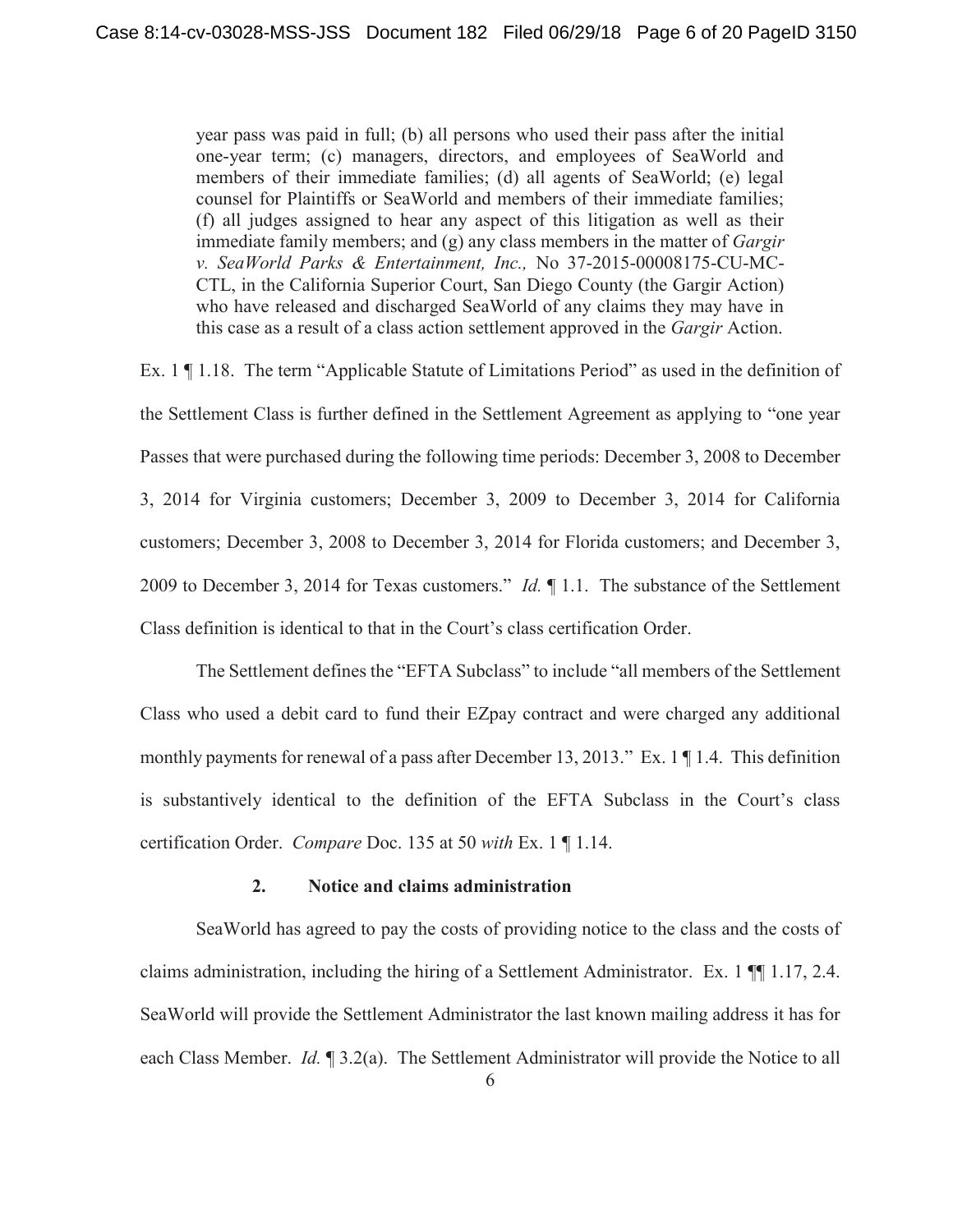Class members by first-class mail at the Class member's most recent address. *Id.* ¶ 3.2(d). The Settlement Administrator will also put up a website containing details of the Settlement. *Id.*  $\mathbb{I}$  3.2(c). If approved by the Court, the Notice will be in form of Exhibit C to the Settlement Agreement, which sets forth all of the terms of the Settlement Agreement. The Notice will include an option form (the "Option Form") that allows Class Members to select from the options for class relief available under the Settlement, as described more fully below. *Id.* Ex. C.

 The Notice is designed to inform Class members that the Class has been certified and provide them clear, concise, easily-understood information about their legal rights. The proposed Notice includes a fair summary of the parties' respective litigation positions; a summary of the Settlement; an explanation of Class Members rights and options under the Settlement Agreement; instructions for returning the Option Form; instructions for how to object to or opt out of the Settlement; and the date, time, and place of the Final Fairness Hearing. *Id.* Ex. C.

 The Notice will be mailed by a date no later than fifty (50) days after a Preliminary Approval Order is entered. Ex.  $1 \nvert 3.2$ (d). The Notice will provide a deadline for class members to opt out of or object to the Settlement, or to return the Option Form. *Id.* Ex. C. That deadline will be the date ninety-five (95) days after the date the preliminary approval order is entered. *Id.* ¶¶ 3.2(f), 3.4, 3.5.

## **3. The Common Fund**

 SeaWorld will make an \$11.5 million payment (the "Settlement Amount") into a common fund (the "Common Fund"). Ex. 1 ¶ 2.1. SeaWorld will pay the Settlement Amount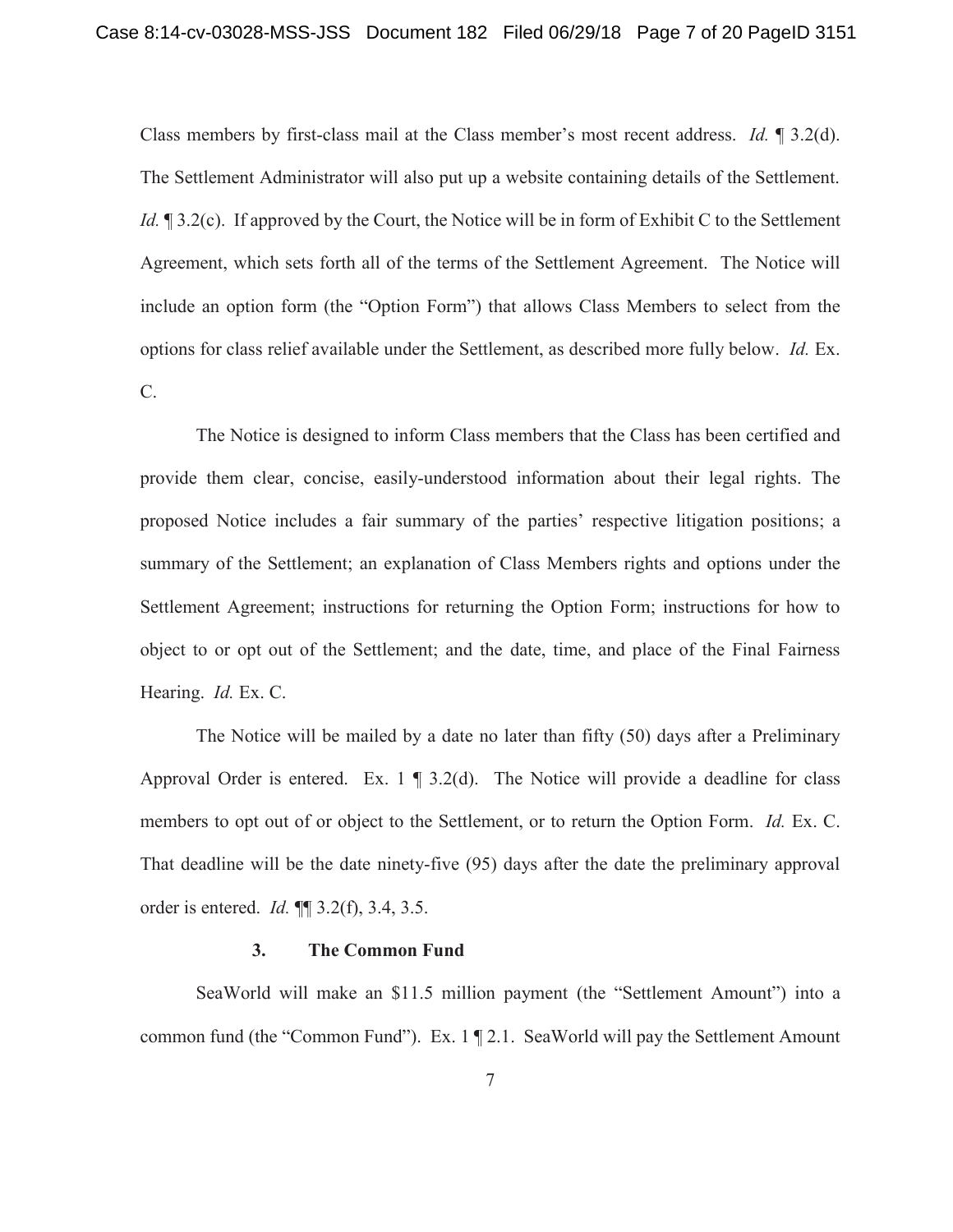to the Settlement Administrator to be held in an escrow account and distributed by the Settlement Administrator pursuant to the terms of the Settlement Agreement. *Id.* ¶¶ 2.1, 2.5. The Common Fund will be allocated as follows:

- Attorney's fees and costs will be paid to Class Counsel in a reasonable amount to be approved by the Court. *Id.* ¶ 2.7.
- $\bullet$  Service awards will be paid to the named Plaintiffs in an amount to be approved by the Court. *Id.* ¶ 2.6.
- The members of the EFTA Subclass will each be entitled to a pro rata share of a \$500,000 EFTA Subclass Fund. *Id.* ¶ 2.2.
- The funds remaining in the Common Fund after the following the deduction of attorney's fees and costs, service awards to the named plaintiffs, and the EFTA Subclass Fund will be distributed pro rata to each Class Member based on the number of passes the Class Member purchased (the "Per Pass Payment"). *Id.*  $\P$  2.3.

 A Class member who does not opt out will have the opportunity to select from one of three options for payment of the Per Pass Payment, which will be explained in the Notice and the Option Form that will be sent to each Class member with the Notice. *See* Ex. 1 at Ex. C. The date on which the Notice and Option Form are sent to Class members will be known as the Option Date. Ex.  $1 \nvert 1.12$ . The three options available to Class members are as follows: (1) receiving a check in the amount of the Per Pass Payment and cancelling any passes that are in effect as of the Notice Date; (2) receiving a credit in at least the amount of the Per Pass Payment and having any passes that are in effect as of the Notice Date remain active and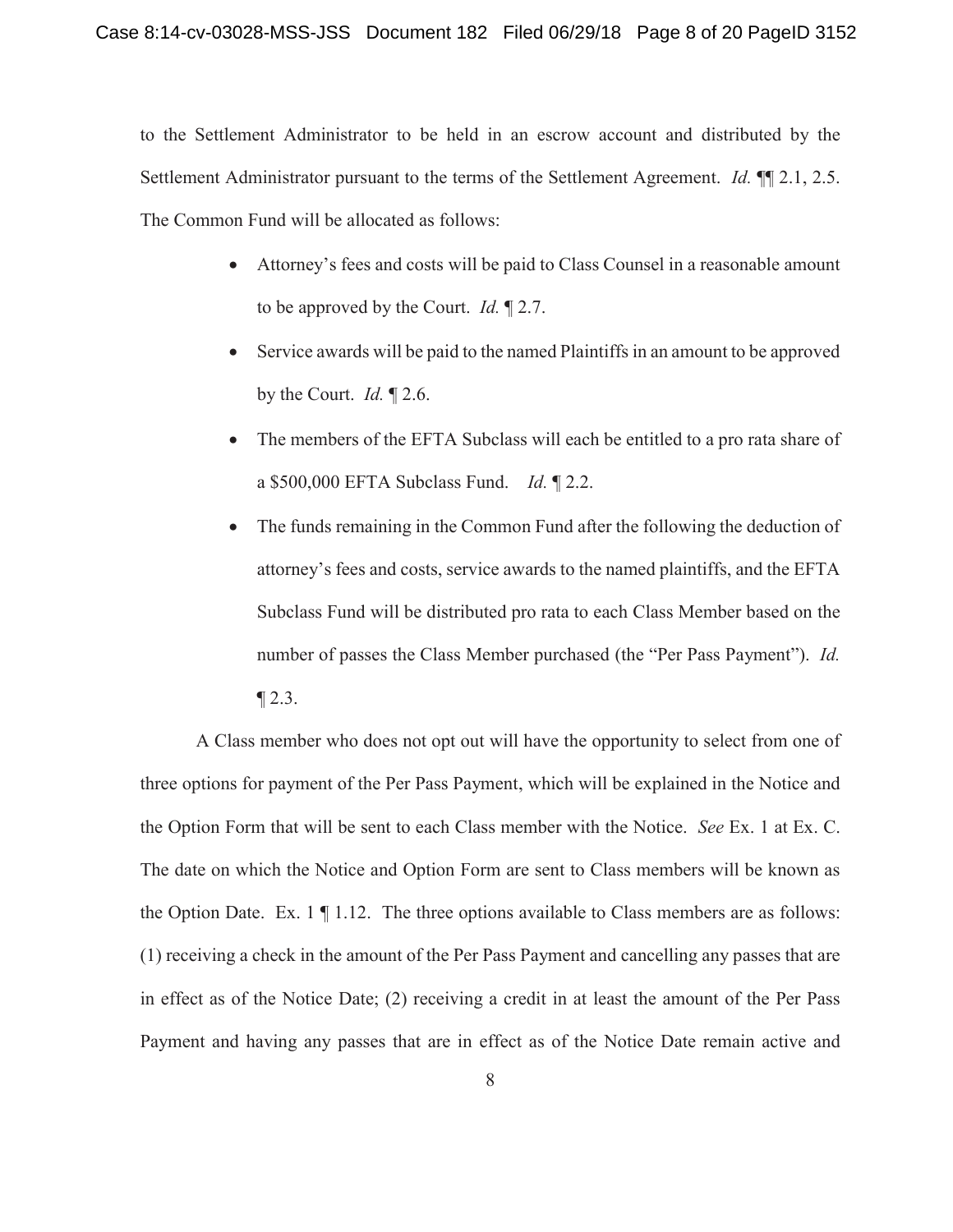subject to monthly renewal until the pass holder contacts SeaWorld to cancel them; or (3) receiving a check in the amount of the Per Pass Payment and having any passes that are in effect as of the Notice Date remain active and subject to monthly renewal until the pass holder contacts SeaWorld to cancel them. *Id.* ¶ 3.2(e). Class Members will be requested to select from the above three options on the Option Form and return the Option Form by the Option Deadline of ninety-five (95) days after the date of preliminary approval, which will be at least forty-five (45) days after the Notice and Option Form are sent to Class members. *Id.* ¶ 3.2(e), (f). Class members will be notified that if they do not return the Option Form, the third of these options will be applied to them; that is, the Class member will receive a check by mail in the amount of the Per Pass Payment and any passes that are in effect as of the Notice Deadline will remain active and subject to monthly renewal until the pass holder contacts SeaWorld to cancel them. *Id.* Ex. C.

### **4. Attorney's fees, costs, and representative Plaintiff incentive awards**

Other than to agree that attorney's fees, costs, and incentive awards to the representative plaintiffs would be paid from the Common Fund, the parties did not discuss the amount or payment of these expenses until after they had reached an agreement in principle regarding the terms of the Settlement Agreement. The parties subsequently agreed that Class Counsel could request approval from the Court for an award of attorney's fees in an amount up to 25% of the Common Fund, plus reimbursement of reasonable out-of-pocket costs, to be paid from the Common Fund. Ex. 1 ¶ 2.7. The parties further agreed that Class Counsel could request approval from the Court for service awards in an amount up to \$10,000 on behalf of each representative Plaintiff, also to be paid from the Common Fund. *Id.* ¶ 2.6.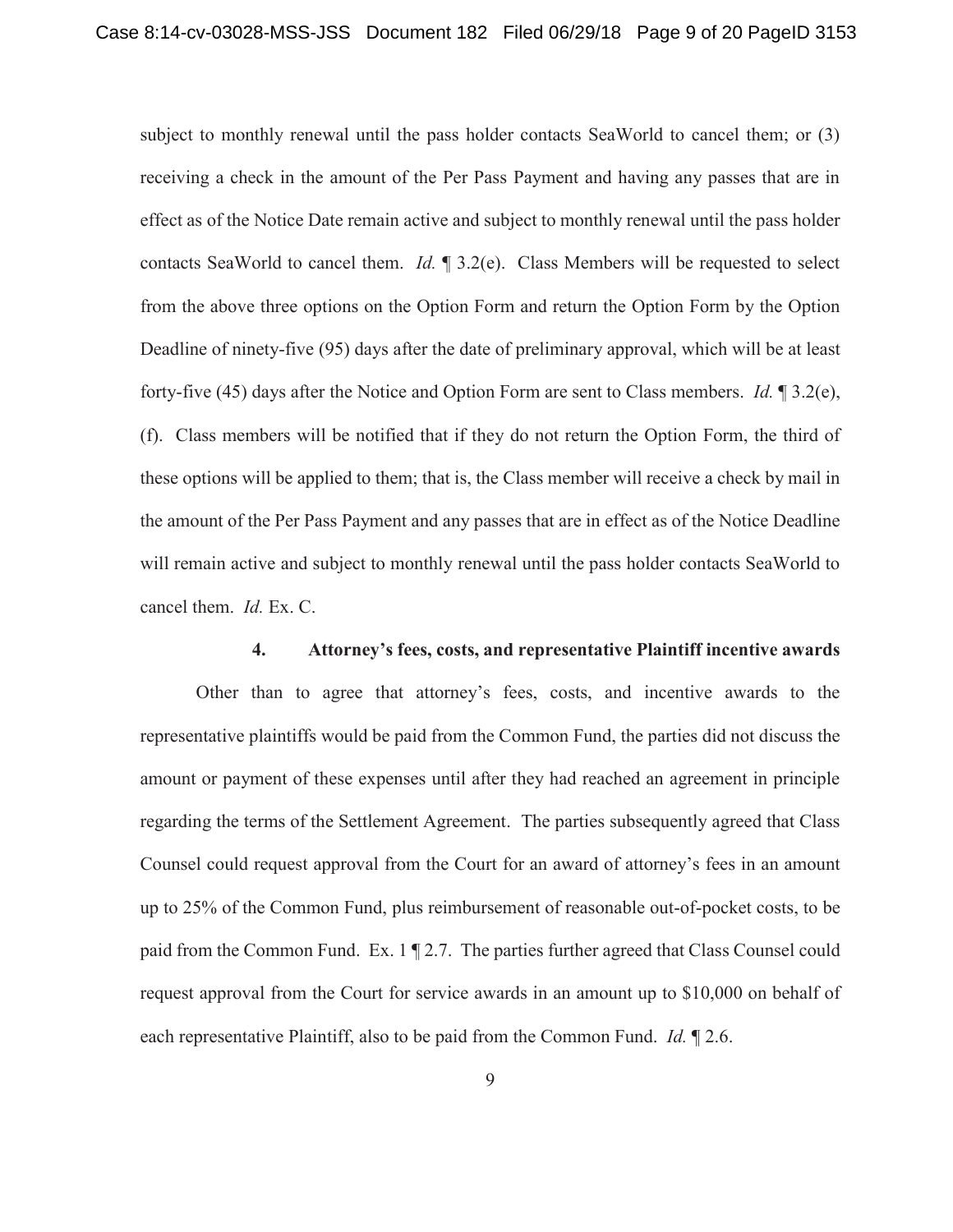#### **5. The Class Release**

 In exchange for the benefits provided by the Settlement, all Class members who do not opt out will be deemed to have released all claims related to the subject matter of this Action that arose during the Settlement Class Period. Ex. 1 ¶ 4.2. That is, Class members will release all claims against SeaWorld relating to the automatic renewal of passes purchased using an EZ Pay Contract that arose during the time period from the beginning of the Applicable Statute of Limitations Period through the date of Final Approval of the Settlement. *Id.* ¶¶

#### **6. Exclusion and objection rights**

 Class members may choose to opt out of the Class by submitting a written request for exclusion by a date that will be set at least ninety-five (95) days after the date of preliminary approval, which means that date will be at least forty-five (45) days after the date the Notice is sent to the Class. Ex. 1 ¶¶ 3.2(d), 3.5. Class members will be instructed in the Notice that a written request for exclusion must include the name and case number of this case; their name, address, e-mail address, and telephone number; and a statement that they do not wish to participate in the Settlement. *Id.* ¶ 3.5.

 Class members who wish to object to the Settlement may do so by submitting a written objection by the same date. Ex. 1 ¶ 3.4. Class members will be instructed in the Notice that written objection should include: the name and case number of this case; the Class member's name, address, e-mail address, and telephone number; and the words "Notice of Objection" or "Formal Objection" along with a statement of the Class member's legal and factual objections to the Settlement, including an attestation of facts showing that the person objecting is a member of the Class. *Id.* ¶ 3.4 & Ex. C. Class members will be further instructed that they or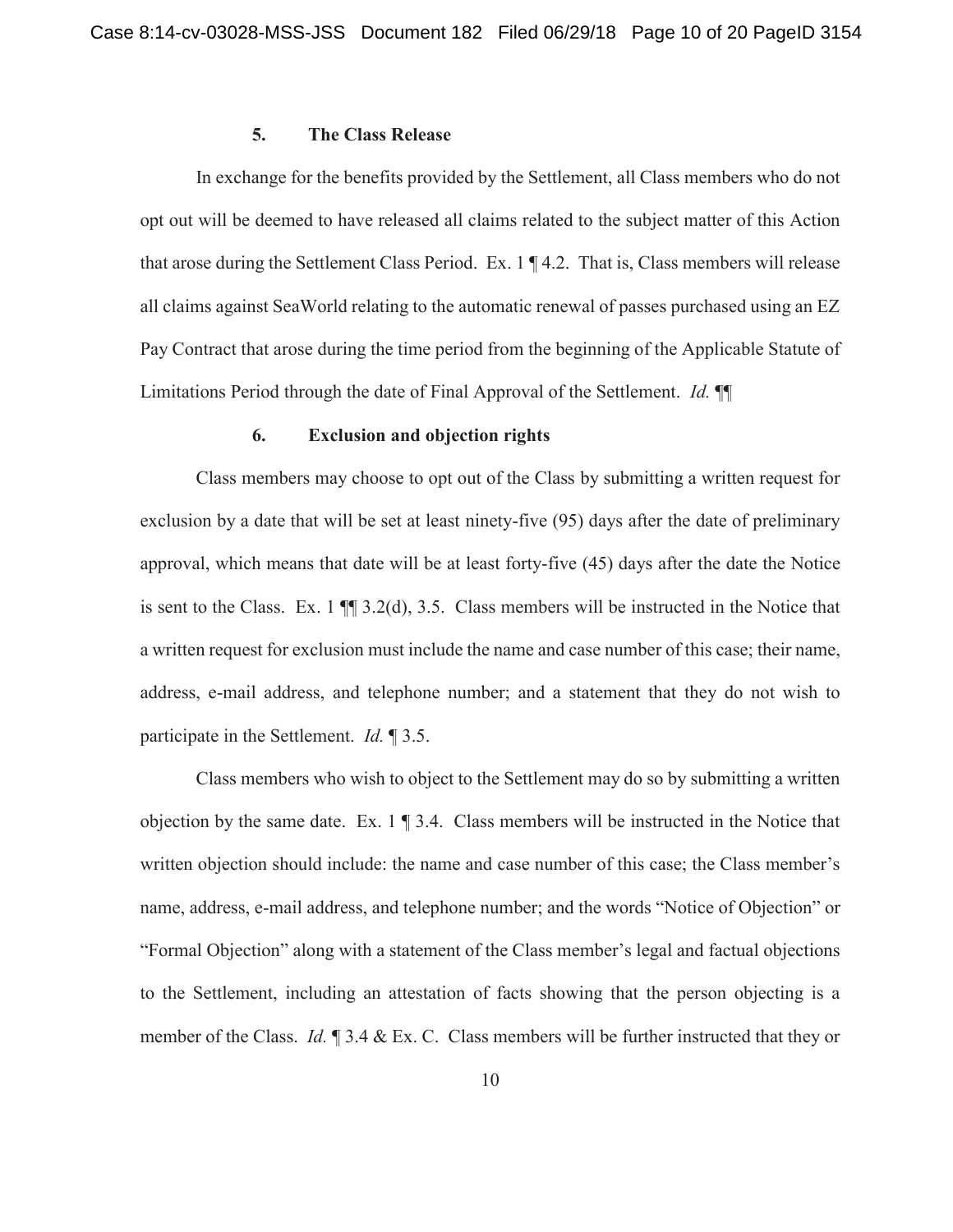their counsel may appear at the Fairness Hearing so long as they indicate an intention to do so in their objection. *Id.* 

## **7. The Final Approval Process**

 In advance of the Final Approval hearing, Class Counsel will file a motion for final approval of the Settlement. Ex.  $1 \nvert 3.6$ . The parties will request entry of a Final Order in the form of Exhibit D to the Settlement Agreement. *Id.* Class Counsel will also file their motion for attorney's fees and costs at least twenty-one (21) days before the deadline for Class members to object to or opt out of the Settlement Agreement. *Id.* ¶ 2.7. Within five (5) days after the motion for attorney's fees and costs is filed, the Settlement Administrator will post the motion to the Settlement Website. *Id.* ¶ 3.2(c).

The "Final Settlement Date" will be the earliest of thirty-five (35) days after the entry of the Final Order and Approval of the Settlement if no appeal is taken, or thirty-five (35) days after the date of the final resolution of any appeal, assuming the Final Order and Approval is affirmed. Ex.  $1 \nvert 1.7$ . Within ten (10) days after the Final Settlement Date, SeaWorld will transmit the \$11.5 million Settlement Amount to the Settlement Administrator. *Id.* ¶ 2.5. The Settlement Administrator will distribute the Service Awards to the Named Plaintiffs, the award of attorneys' fees and costs, and checks in the amount of each Class member's recovery to that Class member. *Id.* ¶ 2.3. Significantly, although Class members will have the opportunity to return the Option Form to select the form in which they wish to receive payment, *id.* ¶ 3.2(e), every Class member who does not opt out will receive a check or credit in the amount of the Per Pass Payment times the number of passes that Class member purchased during the relevant time period. *Id.* ¶ 3.2(e). Any Class member who does not return the Option Form will receive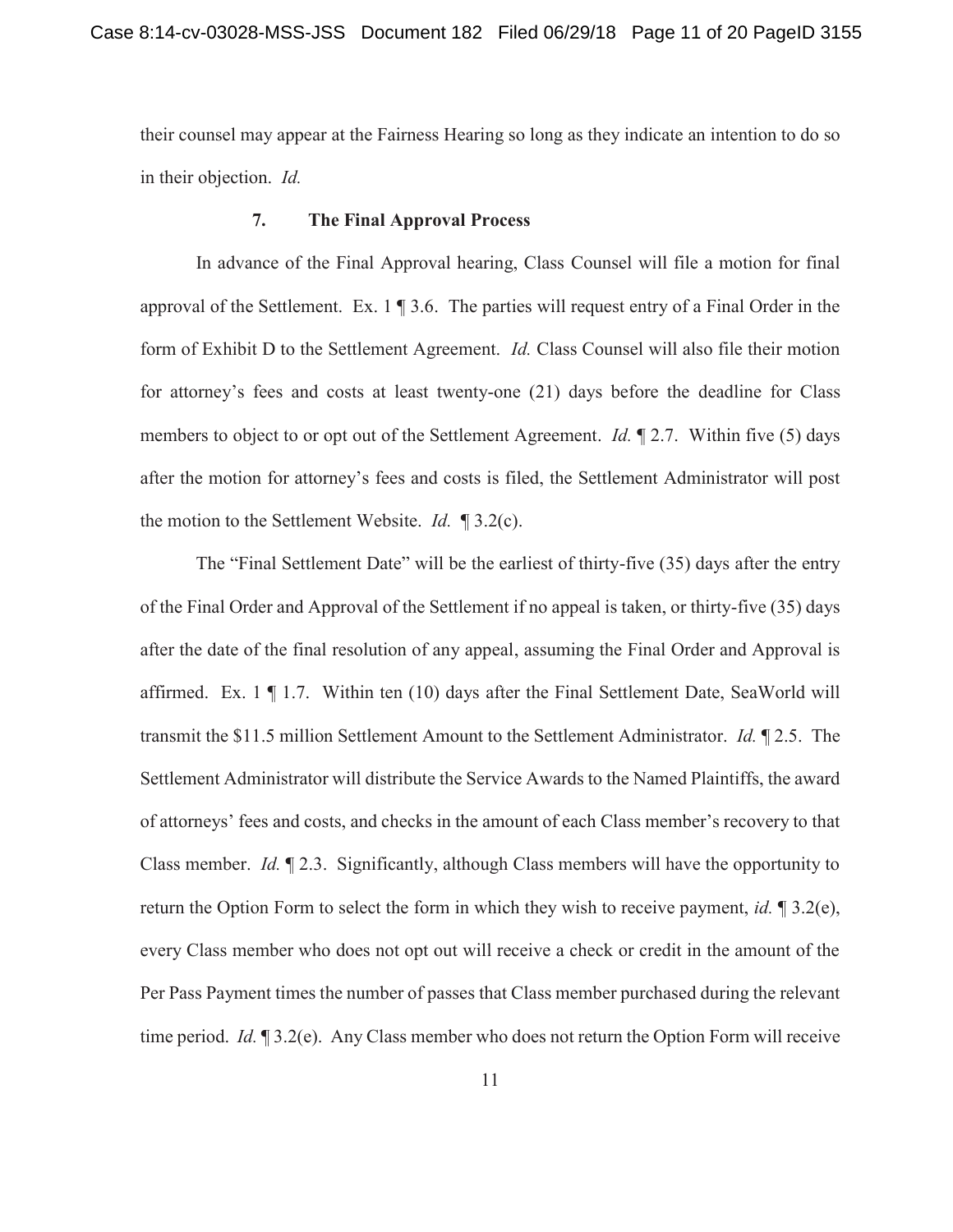his or her compensation in the form of a check mailed to the Class Member at his or her last known address. *Id.* If the check is returned undelivered, the Settlement Administrator will contact the Class member by email and ask for updated address information. *Id.* ¶ 2.3(d). Class members will have ninety (90) days to cash their settlement checks. *Id.* ¶ 2.3(c). Only funds resulting from payments the Settlement Administrator is unable to make will be returned to SeaWorld. *Id.* ¶ 2.3(e).

# **II. The Settlement should be preliminarily approved because the Settlement Agreement is a fair, reasonable, and adequate resolution of this case.**

 The Settlement Agreement should be preliminarily approved. Approval of a class action settlement involves "three distinct steps: first, preliminary approval of the proposed settlement after submission to the court of a written motion for preliminary approval; second, dissemination of mailed and/or published notice of settlement to all affected class members; and third, a final settlement approval hearing at which class members may be heard regarding the settlement, and at which argument concerning the fairness, adequacy, and reasonableness of the settlement may be presented." *Reyes v. A T & T Mobility Servs., LLC.*, 2012 WL 13008164, at \*1 (S.D. Fla. Dec. 20, 2012). "Preliminary approval of a settlement agreement requires only an "initial evaluation" of the fairness of the proposed settlement on the basis of the written submissions." *Pierre-Val v. Buccaneers Ltd. P'ship*, 2015 WL 3776918, at \*1 (M.D. Fla. June 17, 2015) (quoting *Clark v. Ecolab, Inc.,* 2009 WL 6615729, at \*3 (S.D.N.Y. Nov. 27, 2009)). "Preliminary approval is appropriate where the proposed settlement is the result of the parties' good faith negotiations, there are no obvious deficiencies and the settlement falls within the range of reason." *In re Checking Account Overdraft Litig.*, 2012 WL 4174502, at \*4 (S.D. Fla. Sept. 19, 2012) (quoting *Smith v. Wm. Wrigley Jr. Co.,* 2010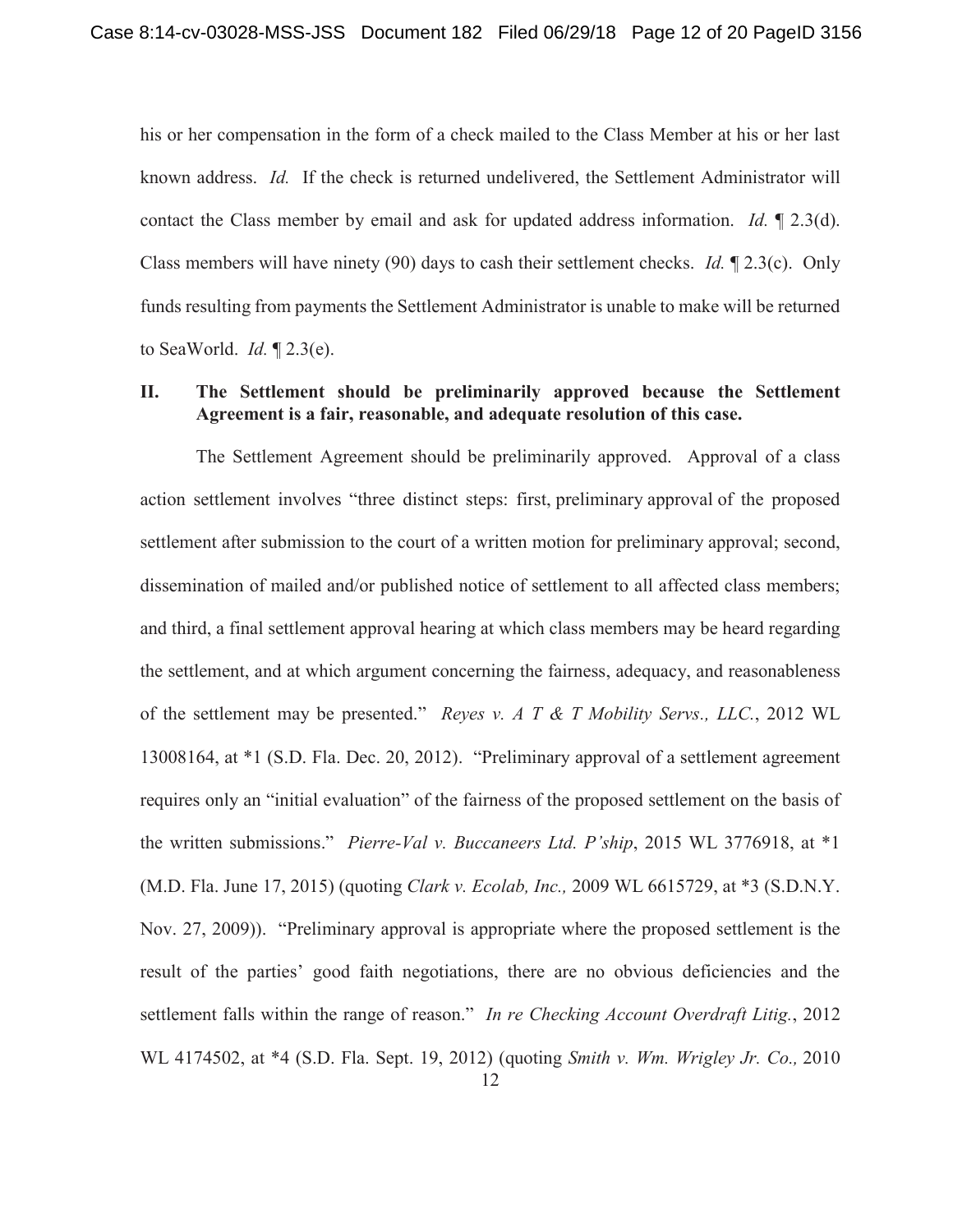WL 2401149, at \*2 (S.D. Fla. Jun. 15, 2010)). Application of these standards here supports preliminary approval.

## **A. The Settlement Agreement was negotiated in good faith.**

 First, the Settlement Agreement is the result of good faith negotiations between Plaintiffs and SeaWorld, each of which were represented in this matter by experienced, qualified counsel. "Settlement negotiations that involve arm's length, informed bargaining with the aid of experienced counsel support a preliminary finding of fairness." *In re Checking Account Overdraft Litig.*, 2012 WL 4174502, at \*4*.* In this case, the parties mediated the case on three separate occasions, reaching an impasse after each of the first two. With the aid of an able mediator, the parties engaged in extensive negotiations to ultimately reach a Settlement after the third mediation that both sides believe is fair and reasonable. The negotiations were arm's length and non-collusive. In fact, the Settlement Agreement was ultimately reached several days after the third mediation through the use of a "mediator's proposal" after the daylong mediation had concluded without the parties reaching an agreement. The good-faith, arm's-length nature of the negotiations that resulted in the Settlement Agreement weigh in favor of its preliminary approval.

### **B. The Settlement Agreement is fair.**

 Second, there are no deficiencies in the proposed Settlement that would render it unfair. All class members are treated equitably by the Settlement Agreement. The Settlement Agreement provides that each Class member will receive a payment in a pro rata amount based on the number of passes that class member purchased during the class period. Ex. 1 ¶ 2.3. Class members have three options regarding the form of the relief they will receive, including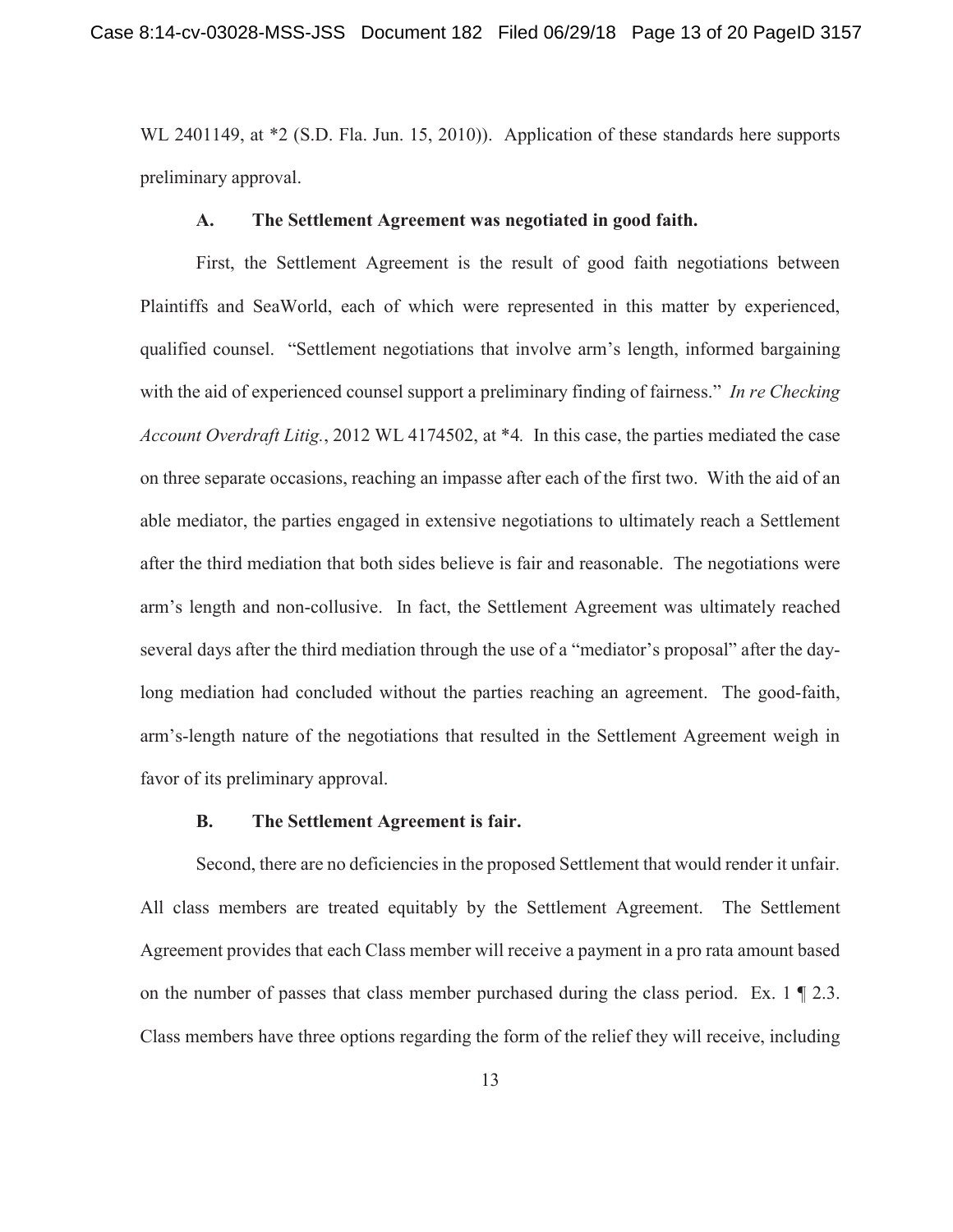whether to keep their passes at the current monthly rates or to have them terminated. *Id.*  $\mathcal{B}(3.2(\epsilon))$ . Any Class member who chooses not to return the Option Form will nonetheless still receive payment in the amount that Class member is entitled to. *Id.* Members of the EFTA Class will receive an additional payment in a pro rata amount from a fund of \$500,000, *id.* ¶ 2.2, the maximum class recovery available in an EFTA class action. 15 U.S.C. §  $1693m(a)(2)(B)$ . Compensation to the class representatives and Class Counsel will be in an amount to be approved by the Court. Ex.  $1 \parallel 2.6$ , 2.7. The fairness of the Settlement Agreement also weighs in favor of preliminary approval.

## **C. The Settlement is within the range of reason.**

Third, the Settlement is within the range of reasonableness. At the final approval stage, districts court are instructed review a class action settlement for fairness, reasonableness, and adequacy in light of the following factors: "(1) the likelihood of success at trial; (2) the range of possible recovery; (3) the range of possible recovery at which a settlement is fair, adequate, and reasonable; (4) the anticipated complexity, expense, and duration of litigation; (5) the opposition to the settlement; and (6) the stage of proceedings at which the settlement was achieved." *Faught v. American Home Shield Corp.*, 668 F.3d 1233, 1240 (11th Cir. 2011). District courts must "also consider whether there has been any fraud or collusion behind the settlement." *Roundtree v. Bush Ross, P.A.*, 2015 WL 5559461, at \*2 (M.D. Fla. Sept. 18, 2015). The proposed Settlement meets this standard.

Class Counsel believe the likelihood of success at trial is high, and the amount of Common Fund reflects that. Nonetheless, SeaWorld opposed summary judgment and has raised several defenses related to damages. Additionally, the proposed Settlement was reached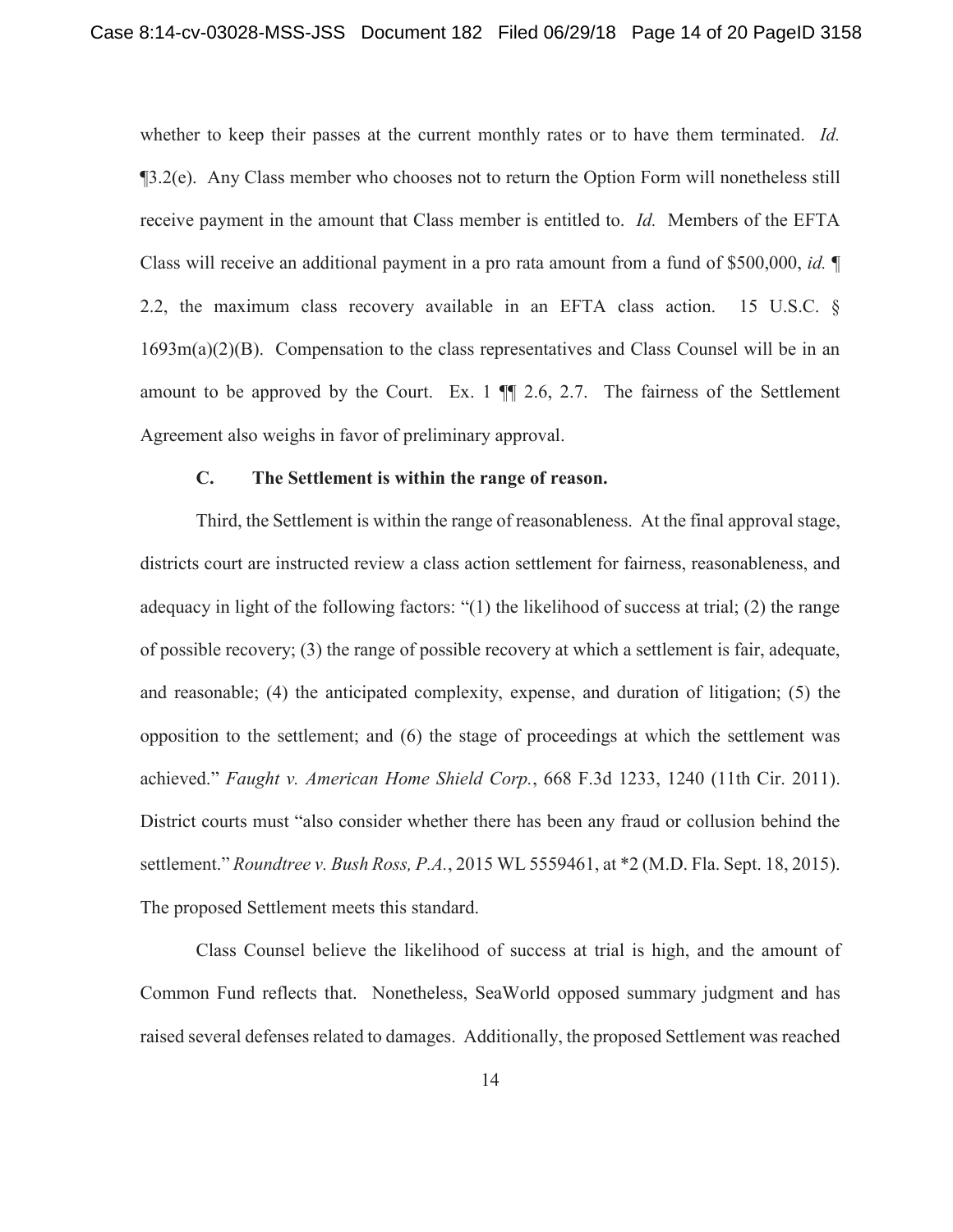after the parties zealously and diligently litigated the complex legal issues raised in their cross motions for summary judgment and Plaintiff's motion for class certification. SeaWorld also made clear its intention to appeal any judgment in favor of the Class, as well as numerous issues pertaining to class certification.

 Moreover, the Common Fund is well within the range of possible recovery here, and is in the range that is fair, reasonable, and adequate. According to SeaWorld's discovery responses, the maximum damages available on the breach of contract claim – that is, the total amount paid by all Class members beyond the initial twelve payments – was approximately \$17.3 million as of February 2018. As noted above, the total maximum amount of EFTA damages is \$500,000. Accordingly, the Common Fund represents approximately two-thirds of the maximum potential recovery to the Class, assuming all damages issues are decided in its favor before and at trial and the verdict is upheld on appeal. Further, the EFTA Subclass members will be paid the maximum potential statutory damages permitted by law. Under the Settlement, however, Class members will not be required to wait for this lengthy process, but will receive notice in the near future, have the opportunity to decide whether they wish to terminate their passes or keep them active, and will receive monetary relief almost immediately. The settlement also requires SeaWorld to pay the costs of notice and claims administration, costs that would otherwise be borne by the Class following a trial. Further, settling this matter allowed the parties to be more flexible with the form of the relief Class members will receive than would have been possible following a trial. As a result of the settlement, all Class members will be entitled to receive cash payments or the equivalent credit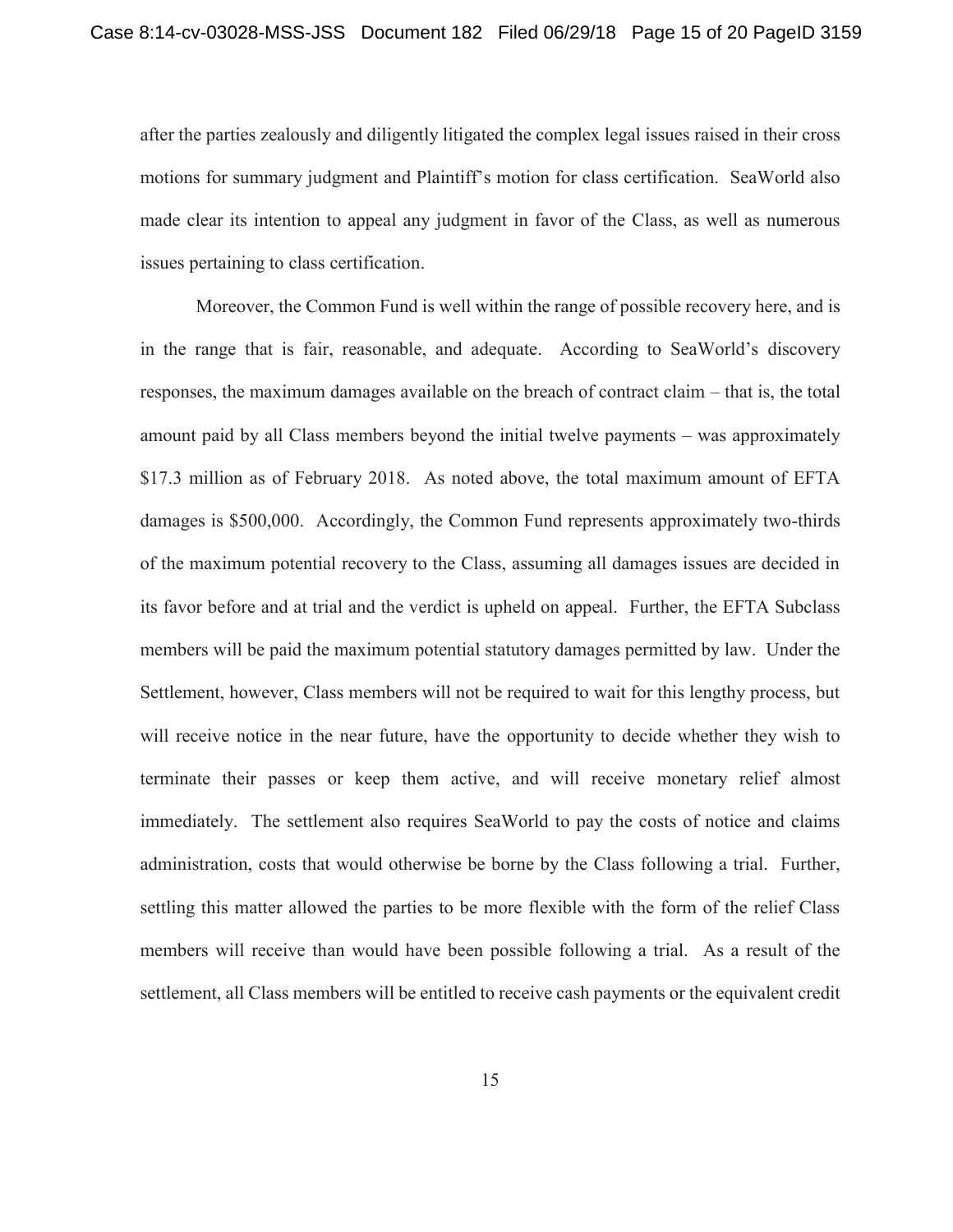toward a pass if they choose to, and those whose passes are still in effect will be able to decide for themselves whether they wish to keep them in effect or terminate them.

 Litigating this case to conclusion likely would have been complex, costly, and very time consuming. Indeed, SeaWorld had signaled that it intended to vigorously contest on appeal any judgment in favor of the class, as well as numerous issues pertaining to class certification.

The Court is not in a position at this point to evaluate any opposition to the Settlement. The proposed Notice will provide Class members detailed instructions regarding how to bring to the attention of the Court any concerns they may have regarding the Settlement Agreement. The Court will have an opportunity to evaluate those arguments at the Final Approval stage.

Finally, the stage of the proceedings also weighs in favor of settlement here. The parties have vigorously litigated this matter for over three and a half years. They have conducted extensive discovery; litigated issues regarding discovery, proposed expert witnesses, and the arbitration clause SeaWorld contended applied to some class members; obtained class certification; filed cross motions for summary judgment; and litigated an interlocutory appeal. The mediation through which the case was ultimately resolved was the third mediation in this case. In short, each party was well-informed regarding the strengths and weaknesses of its case and able to meaningfully evaluate the potentials risks and benefits of settling versus taking the case to trial.

Every one of the factors used to evaluate proposed class action settlements that can be evaluated at this stage of the proceedings weighs in favor of approving the Settlement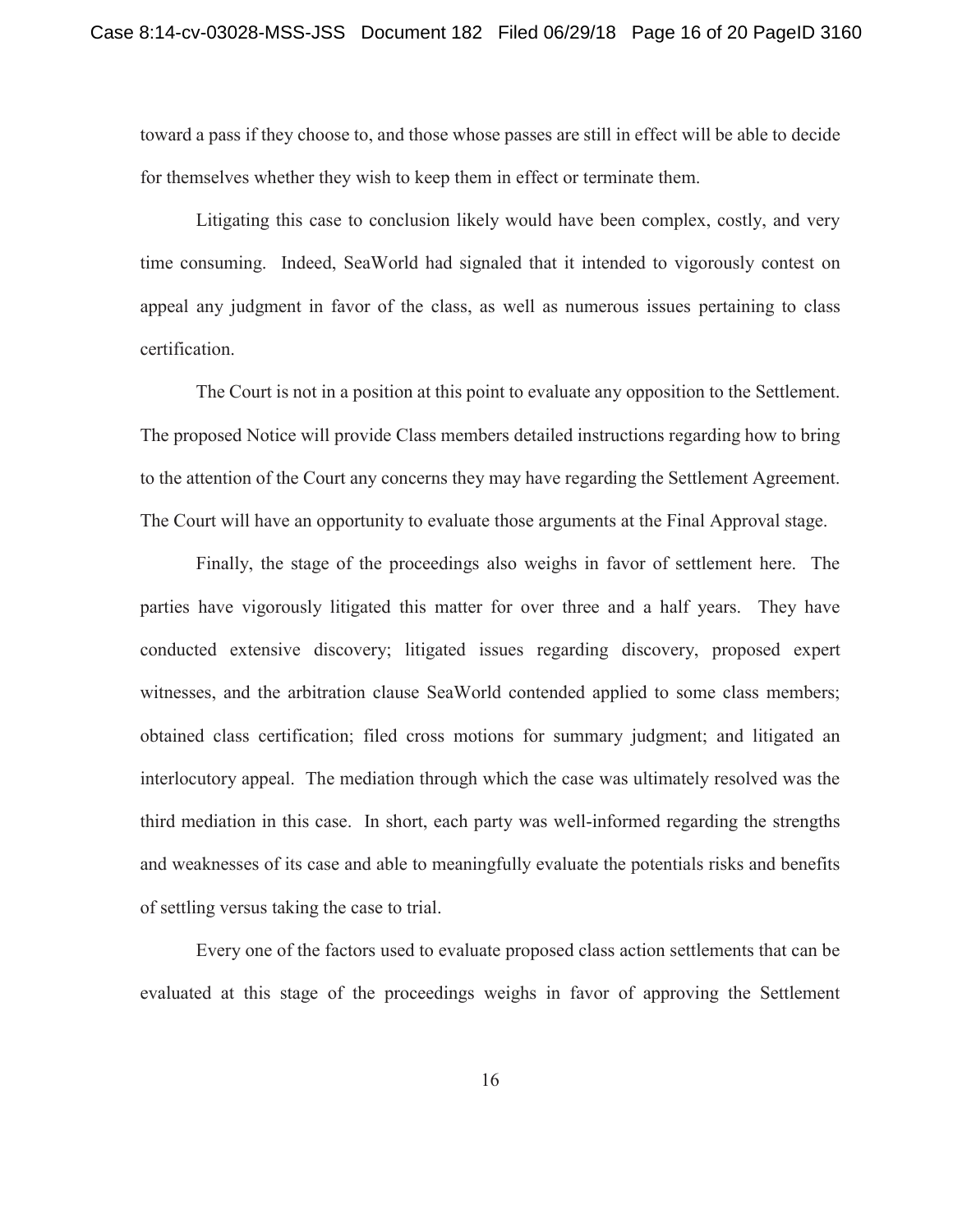Agreement. For these reasons, the Court should preliminarily approve the proposed Settlement Agreement.

## **III. The proposed Notice and notice plan comply with Rule 23.**

 The proposed Notice and notice plan should also be approved. Notice of class certification for a class certified under Rule 23(b)(3), must state in "plain, easily understood language" the nature of the action, the definition of the certified classes, the class claims, issues, and defenses, that a class member may enter an appearance through an attorney, that the court will exclude from the class any member who makes such a request, the time and manner for requesting exclusion, and the binding effect of a class judgment. Fed. R. Civ. P.  $23(c)(2)(B)$ . A notice of settlement should include "information reasonably necessary to make a decision [whether] to remain a class member and be bound by the final judgment or opt out of the action.'" *Faught*, 668 F.3d at 1239 (quoting *In re Nissan Motor Corp. Antitrust Litigation*, 552 F.2d 1088, 1104–05 (5th Cir. 1977)). Such reasonable information includes the terms of the settlement, the allocation of attorneys' fees, and the date, time, and place of the final approval hearing. *Pierre-Val v. Buccaneers Ltd. Partnership*, 2015 WL 3776918, at \*4 (M.D. Fla. June 17, 2015).

The parties' proposed Notice complies with all of the requirements of Rules  $23(c)(2)(B)$  and  $23(e)$ . The Notice clearly informs potential class members of the nature of the class action, the class claims and issues, their right to be excluded from the class, the time and manner to request such an exclusion, and the binding effect of a final judgment. Ex. 1 at Ex. C. The Notice includes the terms of the settlement, the proposed allocation of attorneys' fees, and the time and place of the final approval hearing. *Id.*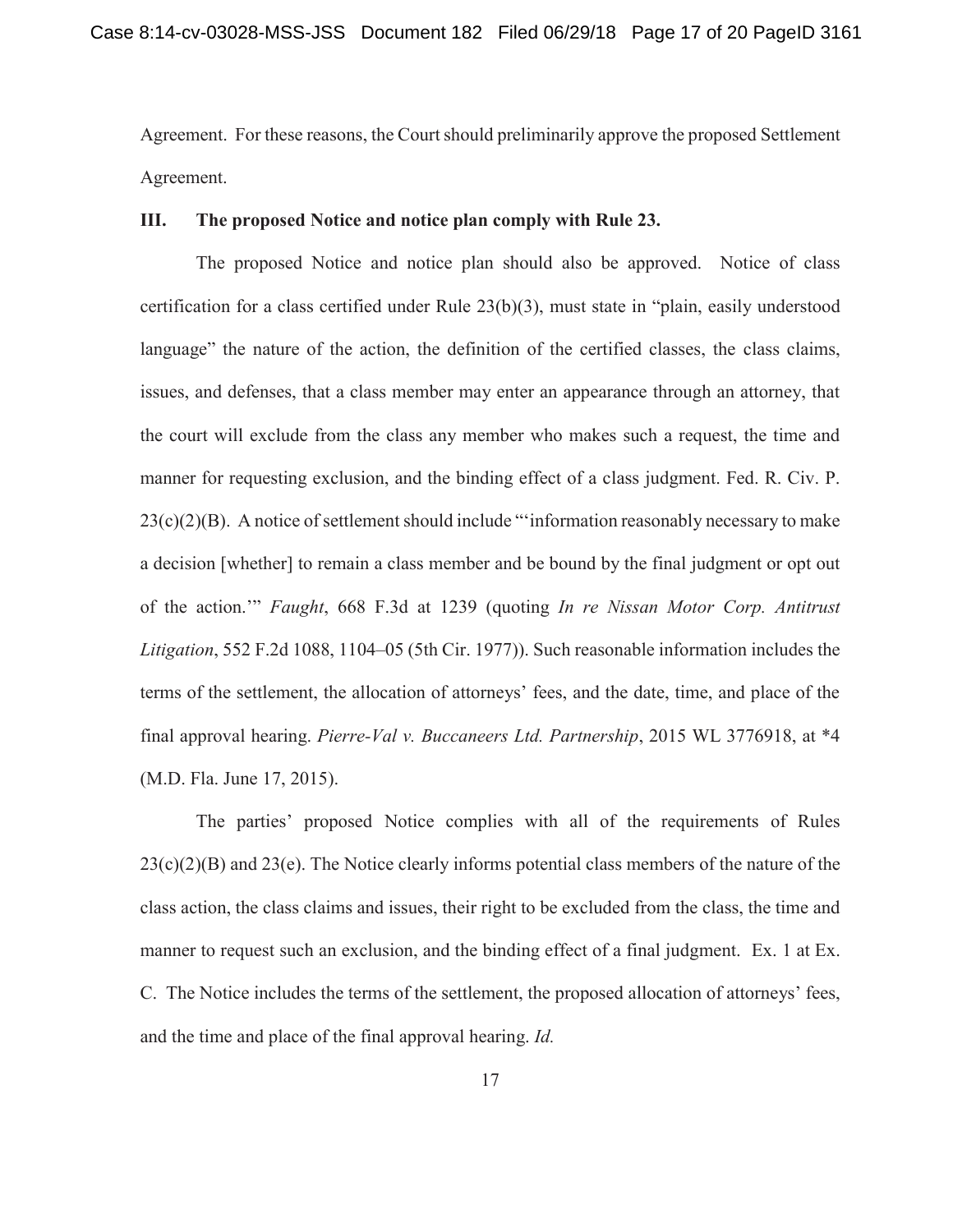Finally, the plan the parties have agreed to for providing notice to the Class also satisfies Rule 23. Before final approval of a class settlement, "Rule 23(e) requires that the district court 'direct notice in a reasonable manner to all class members who would be bound by a proposal.'" *United States v. Alabama*, 271 F. App'x 896, 900 (11th Cir. 2008) (quoting Fed. R. Civ. P. 23(e)(1)).Here, the Settlement Agreement provides that the Notice will be mailed via United States First-Class mail to each potential class member, within fifty (50) days of the date of this Court's order of preliminary approval. Ex. 1 ¶ 3.2(d). Individual notice by direct mail is generally recognized at the best notice practicable. *Eisen v. Carlisle & Jacquelin*, 417 U.S. 156, 175 (1974); *Peters v. Nat'l R.R. Passenger Corp.*, 966 F.2d 1483, 1486 (D.C. Cir. 1992). The Settlement Agreement also provides for re-mailing and/or skip tracing if a Notice is returned as undeliverable. Ex. 1. ¶ 3.2(d). The Settlement Agreement further provides that a Settlement Website will be established that will contain the Notice, the Complaint, and the Preliminary Approval Order, as well as the motion for attorney's fees and costs once it is filed. Ex. 1. ¶ 3.2(c).

 The Notice and notice plan are calculated to take all reasonable steps to ensure that Class members receive notice of the Settlement and their rights under the Settlement. The proposed Notice and method of delivery therefore comply with Rule 23's requirements and should be approved by the Court.

## **IV. Request for Final Approval hearing**

Consistent with the Settlement Agreement, the parties request that the Court set a Final Approval hearing as soon as possible after the date at least one hundred and twenty-five (125) days after the date a preliminary approval order is entered. Ex.  $1 \nvert 3.1$  (d). This will allow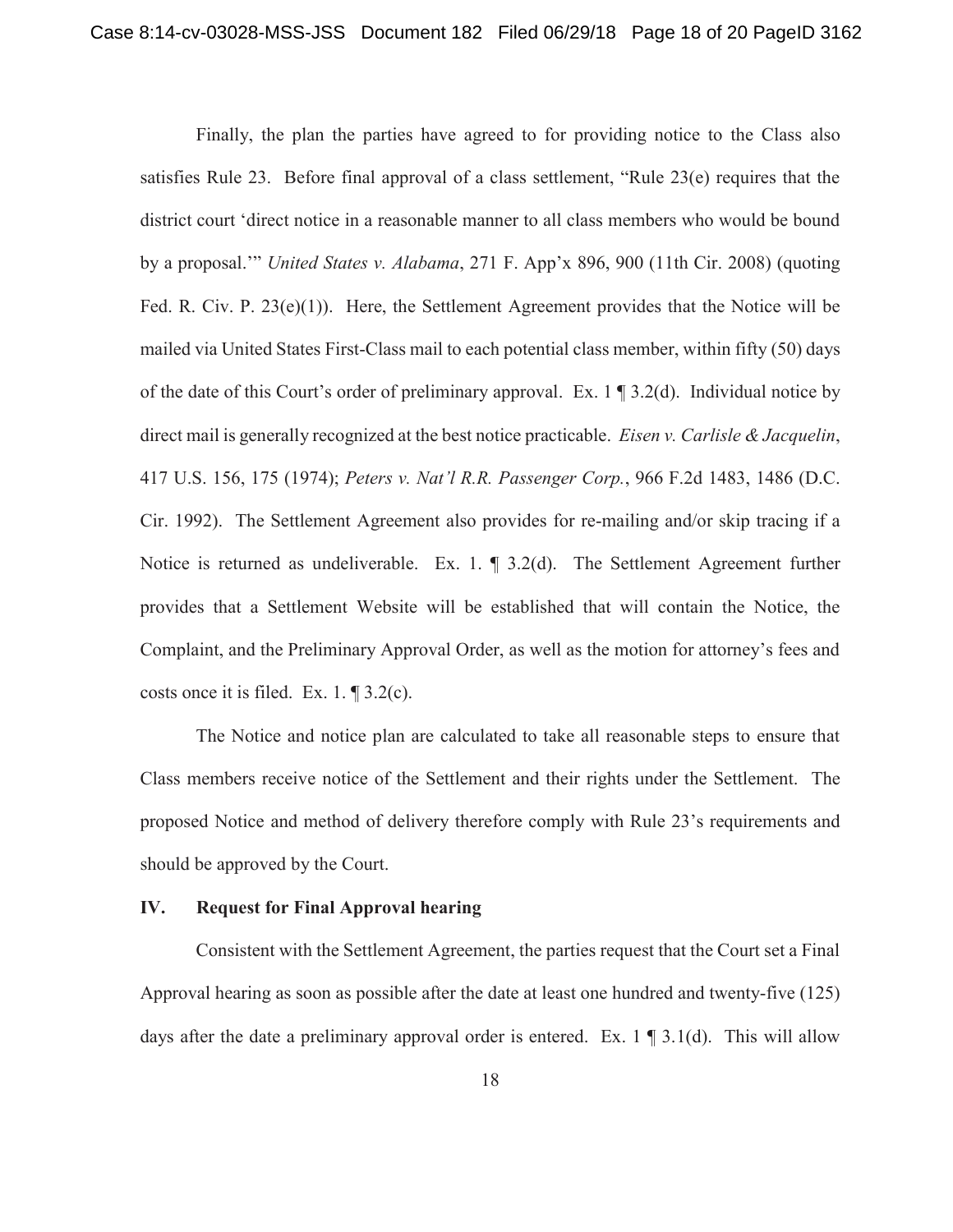sufficient time for the Settlement Administrator to provide the Notice to the Class, and for the Class members who wish to opt out or object to do so, but will not delay relief to the Class any more than necessary.

#### **CONCLUSION**

 For these reasons, Plaintiff respectfully moves the Court enter an Order preliminarily approving the proposed Settlement, approving the proposed Notice, and setting a Final Approval hearing.

Respectfully submitted,

/s/ *Katherine Earle Yanes* Katherine Earle Yanes (FBN 0159727) kyanes@kmf-law.com KYNES, MARKMAN & FELMAN, P.A. Post Office Box 3396 Tampa, Florida 33601-3396 Telephone:(813) 229-1118 Facsimile: (813) 221-6750

Paul R. Fowkes, Esq. Fla. Bar No. 723886 paul@fhlawpa.com Ryan C. Hasanbasic, Esq. Fla. Bar No. 044119 ryan@fhlawpa.com F&H LAW GROUP, P.A. 1807 Short Branch Drive, Suite 101 Trinity, Florida 34655 Telephone: (813) 221-0500 Facsimile (727) 943-3203 *Class Counsel*